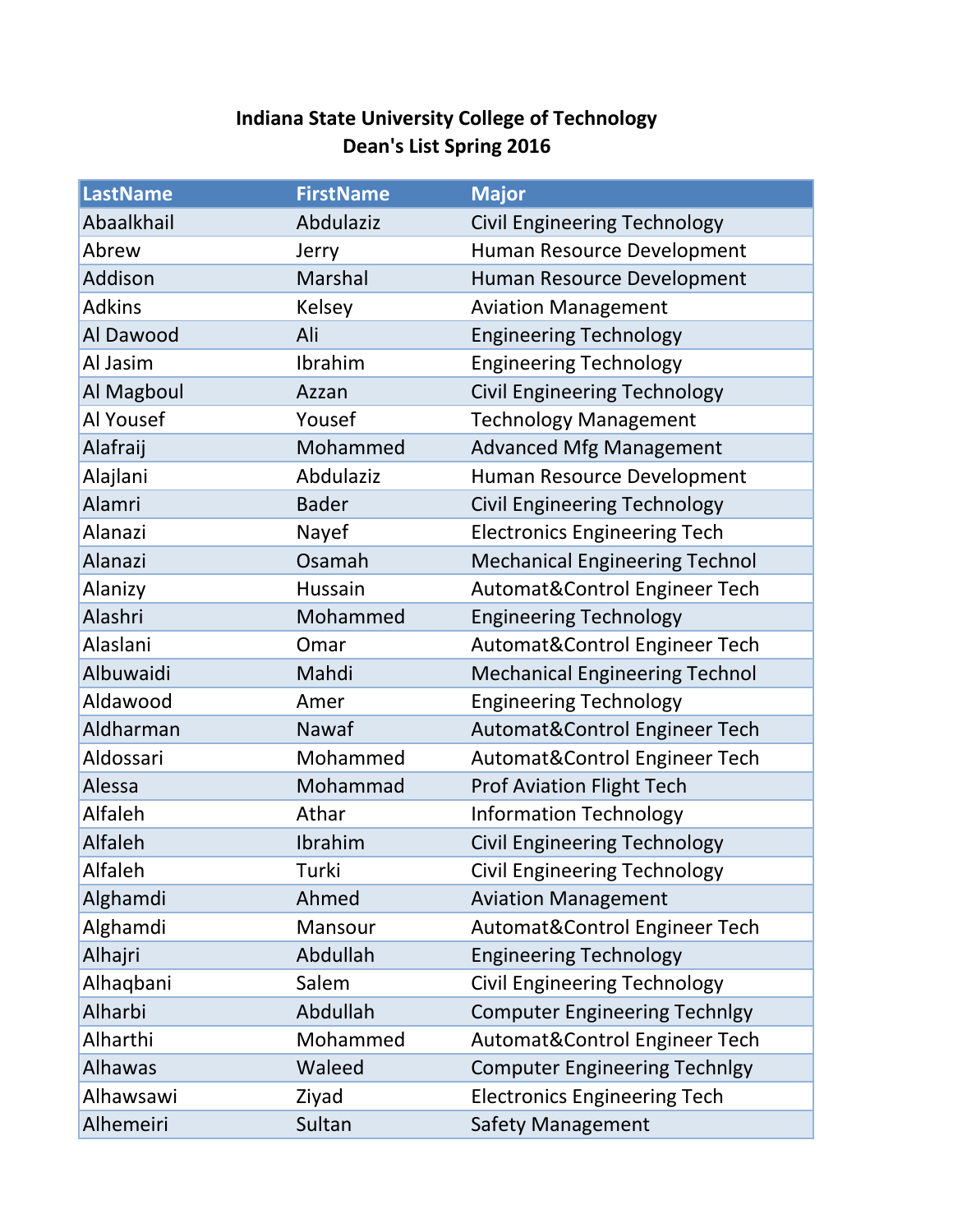| Alheraiji   | Faiz          | <b>Electronics Engineering Tech</b>   |
|-------------|---------------|---------------------------------------|
| Alibrahim   | Abdullah      | <b>Computer Engineering Technlgy</b>  |
| Alismail    | Hossam        | Automat&Control Engineer Tech         |
| Al-jedaie   | Moath         | <b>Civil Engineering Technology</b>   |
| Aljehani    | Reaass        | <b>Civil Engineering Technology</b>   |
| Alkaabneh   | <b>Nassar</b> | <b>Engineering Technology</b>         |
| Alkhaldi    | Mohammad      | <b>Information Technology</b>         |
| Alkhaldi    | Saad          | <b>Engineering Technology</b>         |
| Alkhaldi    | Saad          | <b>Engineering Technology</b>         |
| Alkhaldi    | Sada          | <b>Information Technology</b>         |
| Allard      | Roy           | <b>Information Technology</b>         |
| Allen       | Pierre        | <b>Information Technology</b>         |
| Almadani    | Mujahed       | <b>Aviation Management</b>            |
| Almajed     | Adnan         | <b>Civil Engineering Technology</b>   |
| Almajed     | Turki         | <b>Engineering Technology</b>         |
| Almarri     | Hamad         | Automat&Control Engineer Tech         |
| Almarri     | Hamad         | <b>Safety Management</b>              |
| Almarri     | Nasser        | <b>Technology Management</b>          |
| Almarri     | Rashed        | Human Resource Development            |
| Almatooq    | Ahmed         | <b>Mechanical Engineering Technol</b> |
| Almotairi   | Abdulaziz     | <b>Computer Engineering Technlgy</b>  |
| Almotairi   | Ayyash        | Automat&Control Engineer Tech         |
| Almuhaishi  | Mustafa       | <b>Computer Engineering Technlgy</b>  |
| Almutairi   | Abdulmajid    | <b>Mechanical Engineering Technol</b> |
| Almutairi   | Abdulwahab    | <b>Mechanical Engineering Technol</b> |
| Alnaeem     | Abdullah      | <b>Mechanical Engineering Technol</b> |
| Alnasser    | Abrar         | <b>Information Technology</b>         |
| Alnasser    | Fahad         | <b>Electronics Engineering Tech</b>   |
| Alnasser    | Hassan        | <b>Civil Engineering Technology</b>   |
| Alotaibi    | <b>Bader</b>  | <b>Engineering Technology</b>         |
| Alotaibi    | Faisal        | <b>Civil Engineering Technology</b>   |
| Alotaibi    | Muteb         | <b>Civil Engineering Technology</b>   |
| Alruwaished | Zeyad         | <b>Engineering Technology</b>         |
| Alsadoon    | Ebrahim       | <b>Engineering Technology</b>         |
| Alshahrani  | Abdullah      | <b>Mechanical Engineering Technol</b> |
| Alshammari  | Fahd          | Automat&Control Engineer Tech         |
| Alshammari  | Saad          | <b>Engineering Technology</b>         |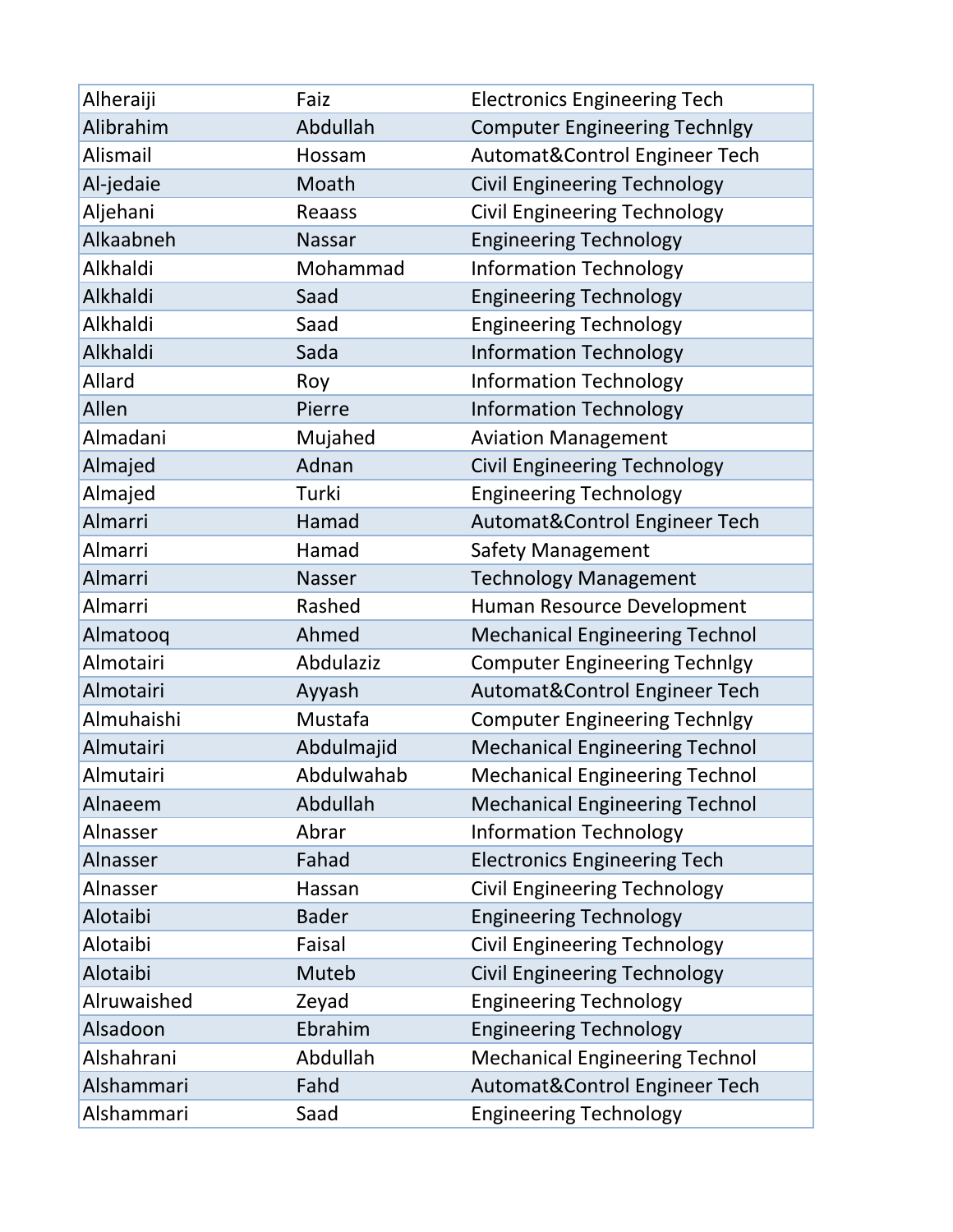| Alshammri        | Mohand         | Automat&Control Engineer Tech         |
|------------------|----------------|---------------------------------------|
| Alshuhail        | Salman         | <b>Electronics Engineering Tech</b>   |
| Alsufayan        | Khaled         | <b>Mechanical Engineering Technol</b> |
| Altamimi         | Abdulaziz      | Automat&Control Engineer Tech         |
| Alturkistani     | Asma           | <b>Information Technology</b>         |
| Alvarado         | Juan           | <b>Mechanical Engineering Technol</b> |
| Alyami           | Saleh          | Automat&Control Engineer Tech         |
| Alyami           | <b>Talal</b>   | Automat&Control Engineer Tech         |
| Alzahrani        | Abdulatif      | Automat&Control Engineer Tech         |
| Alzuabi          | Sultan         | <b>Mechanical Engineering Technol</b> |
| Alzubaidi        | Wajdi          | Automat&Control Engineer Tech         |
| Amare            | Abrha          | <b>Technology Management</b>          |
| Ames             | Scot           | <b>Aviation Management</b>            |
| Anderson         | Luke           | <b>Aviation Management</b>            |
| Anderson         | Riley          | <b>Interior Design</b>                |
| Anderson         | Se'lah         | Human Resource Development            |
| Angulo           | Ashley         | <b>Mechanical Engineering Technol</b> |
| Anthony          | Charlie        | <b>Mechanical Engineering Technol</b> |
| Artz             | <b>Brandon</b> | <b>Electronics Engineering Tech</b>   |
| Ashbrook         | John           | <b>Construction Management</b>        |
| Auer             | Jalen          | <b>Aviation Management</b>            |
| Axe              | Joshua         | <b>Information Technology</b>         |
| <b>Azooz</b>     | Mohanned       | <b>Electronics Engineering Tech</b>   |
| <b>Bailey</b>    | Gregory        | <b>Safety Management</b>              |
| <b>Balhareth</b> | Ibrahim        | <b>Engineering Technology</b>         |
| <b>Balhareth</b> | Majed          | Automat&Control Engineer Tech         |
| <b>Banister</b>  | Austin         | <b>Aviation Management</b>            |
| <b>Bannon</b>    | Jarred         | <b>Civil Engineering Technology</b>   |
| <b>Bassemier</b> | Samuel         | <b>Prof Aviation Flight Tech</b>      |
| <b>Belich</b>    | Abigail        | Human Resource Development            |
| Bertermann       | Peter          | <b>Mechanical Engineering Technol</b> |
| <b>Bitzel</b>    | Shawn          | <b>Information Technology</b>         |
| Blankenship      | Zachary        | <b>Aviation Management</b>            |
| <b>Bluis</b>     | Jennifer       | <b>Adult &amp; Career Education</b>   |
| <b>Bobek</b>     | Steven         | <b>Mechanical Engineering Technol</b> |
| <b>Boehler</b>   | <b>Brandi</b>  | <b>Construction Management</b>        |
| <b>Bohamad</b>   | Ahmed          | <b>Engineering Technology</b>         |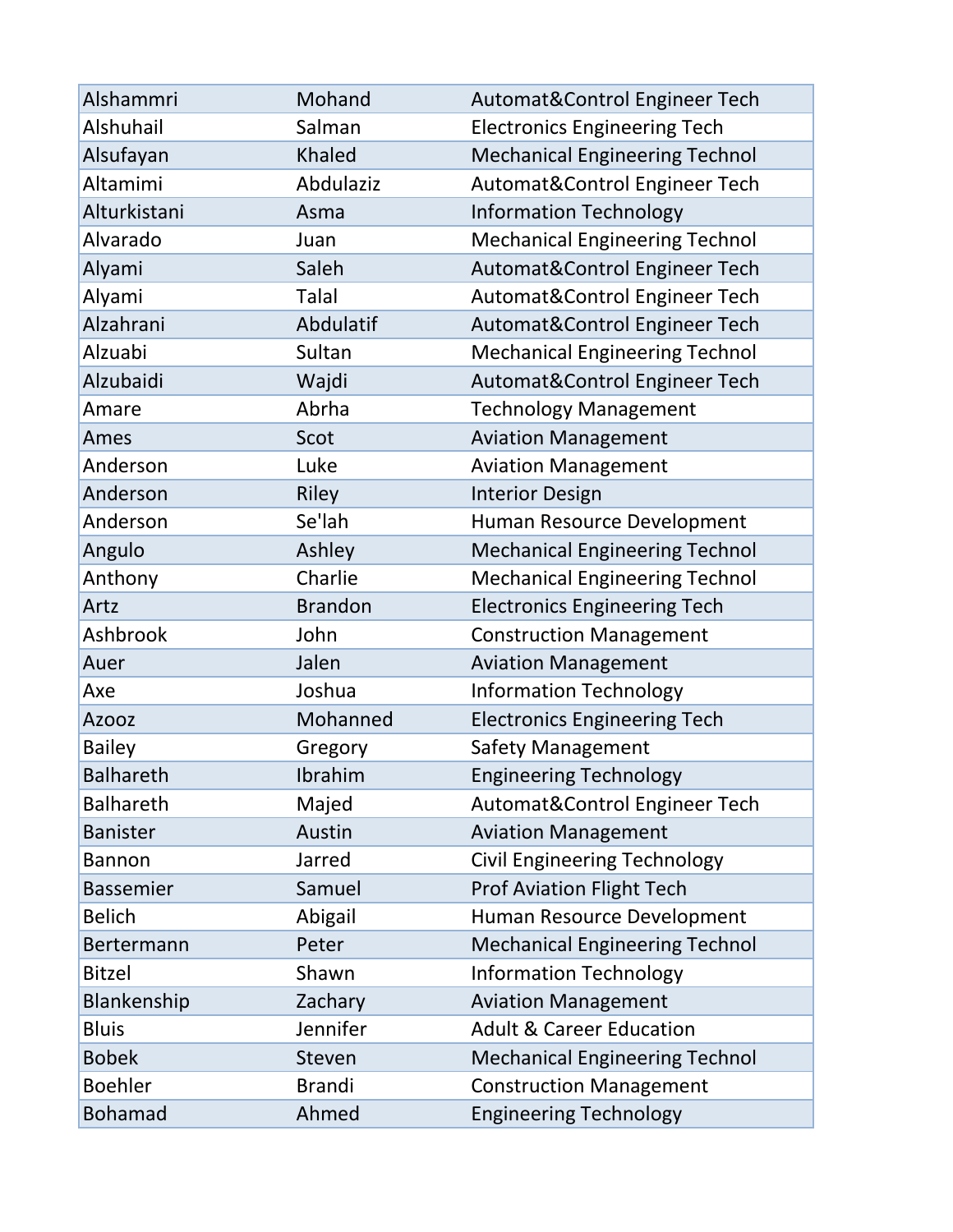| <b>Bond</b><br><b>Bordner</b> | <b>Brooke</b> | <b>Adult &amp; Career Education</b>   |
|-------------------------------|---------------|---------------------------------------|
| <b>Bradshaw</b>               | Kayleigh      | <b>Prof Aviation Flight Tech</b>      |
|                               | Anthony       | <b>Information Technology</b>         |
| <b>Brendle</b>                | Adam          | <b>Aviation Management</b>            |
| <b>Brooks</b>                 | Amanda        | Interior Architecture Design          |
| <b>Brown</b>                  | Dylan         | <b>Information Technology</b>         |
| <b>Brown</b>                  | Whitney       | Interior Architecture Design          |
| <b>Brummett</b>               | Robert        | <b>Mechanical Engineering Technol</b> |
| <b>Brunt</b>                  | Kimberly      | Human Resource Development            |
| <b>Brusdahl</b>               | Kaila         | Interior Architecture Design          |
| <b>Brushaber</b>              | Joshua        | <b>Aviation Management</b>            |
| <b>Bu Hamad</b>               | Ahmed         | <b>Civil Engineering Technology</b>   |
| <b>Bu Hamad</b>               | Hassan        | <b>Engineering Technology</b>         |
| <b>Buhlaigah</b>              | Ayad          | <b>Mechanical Engineering Technol</b> |
| <b>Burd</b>                   | Michael       | <b>Information Technology</b>         |
| <b>Burger</b>                 | Maryalyce     | <b>Interior Architecture Design</b>   |
| <b>Bushfield</b>              | Kimberly      | <b>Adult &amp; Career Education</b>   |
| Calvert                       | Eric          | <b>Safety Management</b>              |
| Candelario                    | Estela        | <b>Construction Management</b>        |
| Carl                          | Steven        | <b>Prof Aviation Flight Tech</b>      |
| Carnighan                     | Andrew        | <b>Prof Aviation Flight Tech</b>      |
| Catellier                     | <b>Sierra</b> | Interior Architecture Design          |
| Catt                          | Kaleh         | Human Resource Development            |
| Caudle                        | <b>Brent</b>  | <b>Mechanical Engineering Technol</b> |
| Cavanaugh                     | Ciesha        | Textiles, Apparel& Merchandising      |
| Chestnut                      | Ryan          | <b>Electronics Engineering Tech</b>   |
| Cheung                        | Pak Hon       | <b>Civil Engineering Technology</b>   |
| Chiles                        | Cameron       | <b>Prof Aviation Flight Tech</b>      |
| Clayton                       | Kelsey        | Textiles, Apparel& Merchandising      |
| Cleghorn                      | Kenneth       | <b>Information Technology</b>         |
| Clem                          | Dylan         | <b>Information Technology</b>         |
| Clinton                       | Lacrisha      | <b>Information Technology</b>         |
| Coffman                       | Amanda        | <b>Interior Architecture Design</b>   |
| Collier                       | Mitchell      | <b>Information Technology</b>         |
| Collins                       | Lucas         | Automat&Control Engineer Tech         |
| Conners                       | James         | <b>Computer Engineering Technlgy</b>  |
| Cooper                        | Keeton        | <b>Construction Management</b>        |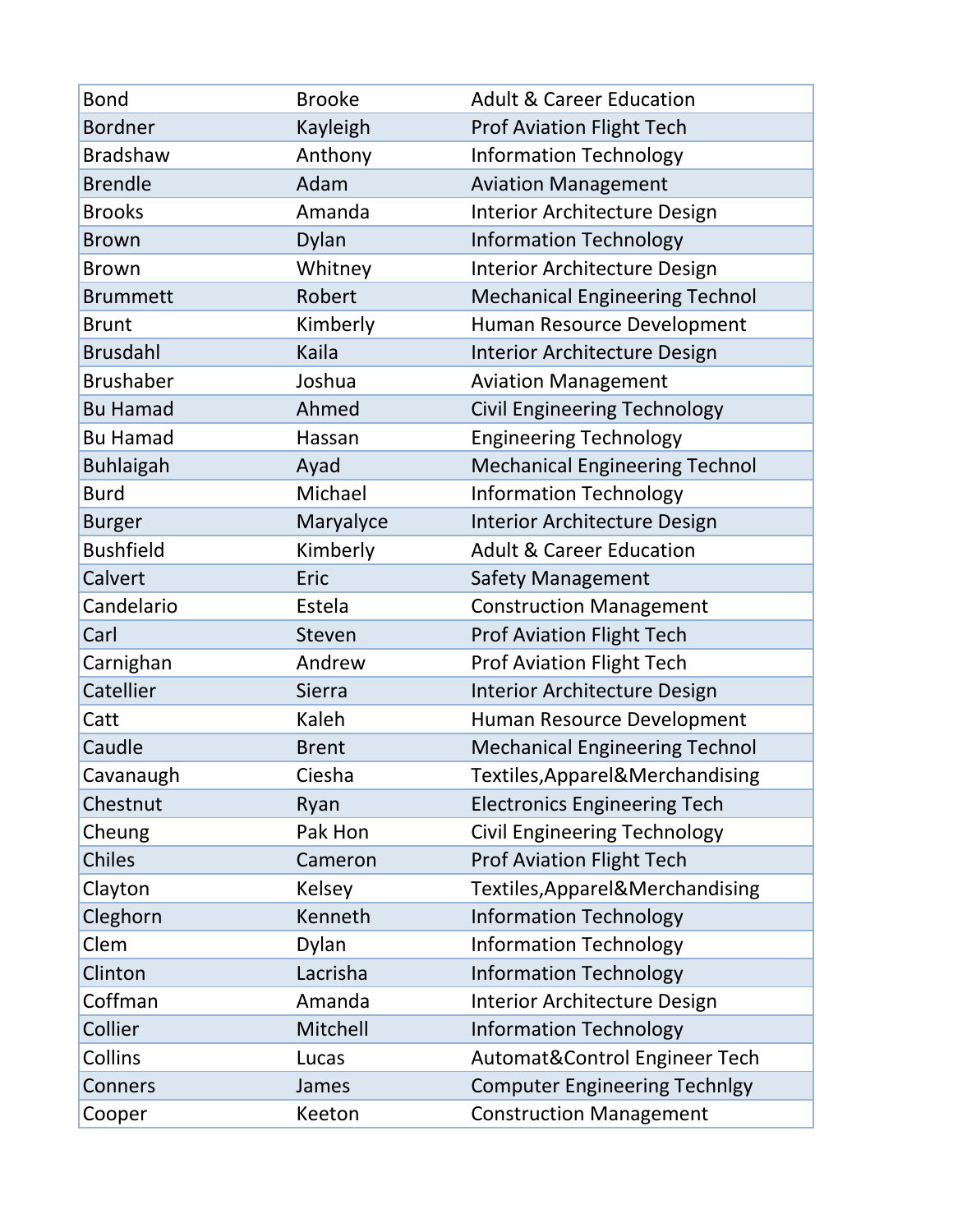| Cordero         | Israel          | <b>Construction Management</b>        |
|-----------------|-----------------|---------------------------------------|
| Cox             | Kate            | Packaging Engineering Tech            |
| Criswell        | Kayla           | Human Resource Development            |
| Crocker         | Jeremy          | <b>Construction Management</b>        |
| Crumble         | Imani           | <b>Computer Engineering Technlgy</b>  |
| Cui             | Kaiming         | <b>Computer Engineering Technlgy</b>  |
| Damon           | Kristopher      | <b>Mechanical Engineering Technol</b> |
| <b>Daniels</b>  | William         | <b>Construction Management</b>        |
| Danko           | <b>Brittany</b> | <b>Prof Aviation Flight Tech</b>      |
| Danner          | Dean            | <b>Information Technology</b>         |
| Daugherty       | Shontele        | <b>Information Technology</b>         |
| Deady           | Logan           | <b>Automotive Engineering Tech</b>    |
| Denning         | Riley           | Technology&Engineering Educ           |
| Denoon          | Ryan            | <b>Construction Management</b>        |
| <b>Divine</b>   | Carter          | <b>Safety Management</b>              |
| Downing         | Benjamin        | <b>Computer Engineering Technlgy</b>  |
| <b>DuBois</b>   | <b>Kelsey</b>   | <b>Interior Design</b>                |
| Edmondson       | <b>Brent</b>    | <b>Aviation Management</b>            |
| Eherenman       | <b>Mallory</b>  | <b>Interior Design</b>                |
| <b>Elkins</b>   | <b>Breonnia</b> | Human Resource Development            |
| <b>Ellshoff</b> | Cody            | <b>Mechanical Engineering Technol</b> |
| Elrod           | Nolan           | <b>Aviation Management</b>            |
| Evans           | <b>Brandon</b>  | <b>Prof Aviation Flight Tech</b>      |
| Everhart        | Wade            | <b>Interior Design</b>                |
| Felton          | Evan            | <b>Automotive Engineering Tech</b>    |
| Fentz           | Garett          | <b>Prof Aviation Flight Tech</b>      |
| Fernandez       | Alondra         | <b>Aviation Management</b>            |
| Fiene           | Caleb           | <b>Aviation Management</b>            |
| Finn            | Zachary         | <b>Mechanical Engineering Technol</b> |
| Firanek         | <b>Brian</b>    | <b>Adult &amp; Career Education</b>   |
| Folger          | David           | <b>Aviation Management</b>            |
| Frye            | Alexander       | <b>Prof Aviation Flight Tech</b>      |
| Fulford         | Christopher     | <b>Mechanical Engineering Technol</b> |
| Fulton          | Alyssa          | Textiles, Apparel& Merchandising      |
| Garland         | Larry           | <b>Information Technology</b>         |
| Gaskey          | Erik            | <b>Computer Engineering Technlgy</b>  |
| Gast            | Charles         | <b>Automotive Engineering Tech</b>    |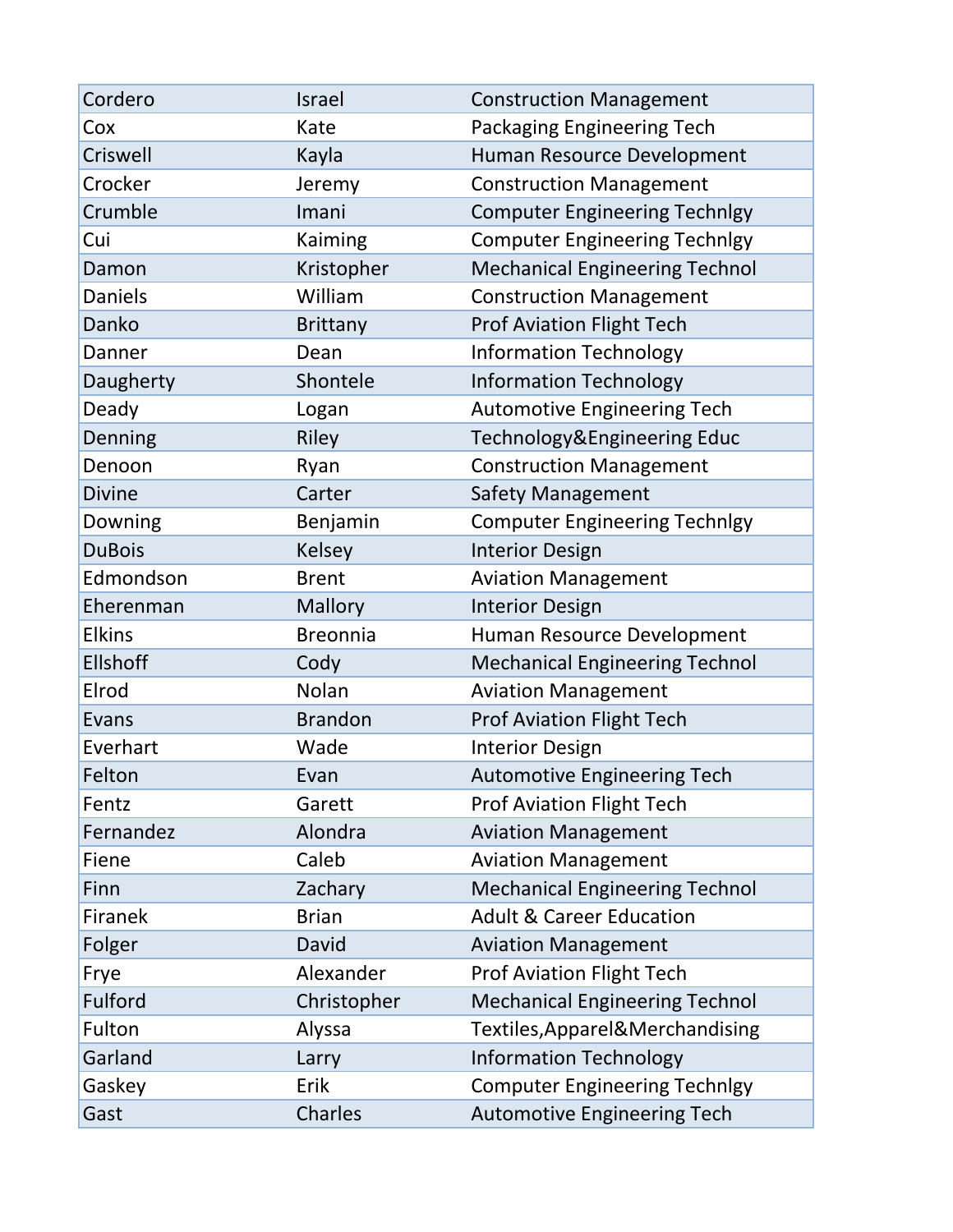| Gatewood       | Jacob           | <b>Construction Management</b>           |
|----------------|-----------------|------------------------------------------|
| Geller         | Nathaniel       | Automat&Control Engineer Tech            |
| Gibson         | <b>Marcus</b>   | <b>Prof Aviation Flight Tech</b>         |
| Giragossian    | Rafi            | <b>Electronics Engineering Tech</b>      |
| Glasen         | Ryan            | <b>Electronics Engineering Tech</b>      |
| Glean          | Sharnell        | <b>Construction Management</b>           |
| Goelz          | Matthew         | <b>Mechanical Engineering Technol</b>    |
| Gohn           | Rance           | <b>Prof Aviation Flight Tech</b>         |
| Gonzalez       | Juan            | <b>Information Technology</b>            |
| Grass          | Jesse           | <b>Construction Management</b>           |
| Green          | David           | <b>Information Technology</b>            |
| Griffin        | Levi            | <b>Aviation Management</b>               |
| Hacker         | Jose            | <b>Civil Engineering Technology</b>      |
| Hagedorn       | <b>Tyler</b>    | <b>Mechanical Engineering Technol</b>    |
| Hahn           | <b>Terrance</b> | <b>Unmanned Systems</b>                  |
| Hakami         | Halemah         | <b>Safety Management</b>                 |
| Halawani       | Seraj           | <b>Electronics Engineering Tech</b>      |
| Hall           | William         | <b>Technology Management</b>             |
| Hardiek        | Dillon          | <b>Electronics Engineering Tech</b>      |
| Hardy          | Jah'Shar        | Textiles, Apparel& Merchandising         |
| <b>Harris</b>  | Leigh           | Human Resource Development               |
| Hetherington   | <b>Nicholas</b> | <b>Mechanical Engineering Technol</b>    |
| Hill           | Margaret        | <b>Mechanical Engineering Technol</b>    |
| Hoff           | Adam            | <b>Aviation Management</b>               |
| Hoffarth       | Michael         | <b>Technology Management</b>             |
| Holland        | <b>Trey</b>     | <b>Information Technology</b>            |
| Hollifield     | Luke            | <b>Computer Engineering Technlgy</b>     |
| Hood           | Christian       | <b>Construction Management</b>           |
| Hooper         | Colton          | <b>Operations &amp; Supply Chain Mgt</b> |
| Hornacky       | Clayton         | <b>Information Technology</b>            |
| Howard         | Corey           | <b>Information Technology</b>            |
| Ingram         | James           | <b>Electronics Engineering Tech</b>      |
| Irving         | David           | <b>Construction Management</b>           |
| Ivanovich      | Jordan          | <b>Aviation Management</b>               |
| Jackson        | Cody            | <b>Mechanical Engineering Technol</b>    |
| James          | Kayla           | Human Resource Development               |
| <b>Jenkins</b> | Curry           | <b>Aviation Management</b>               |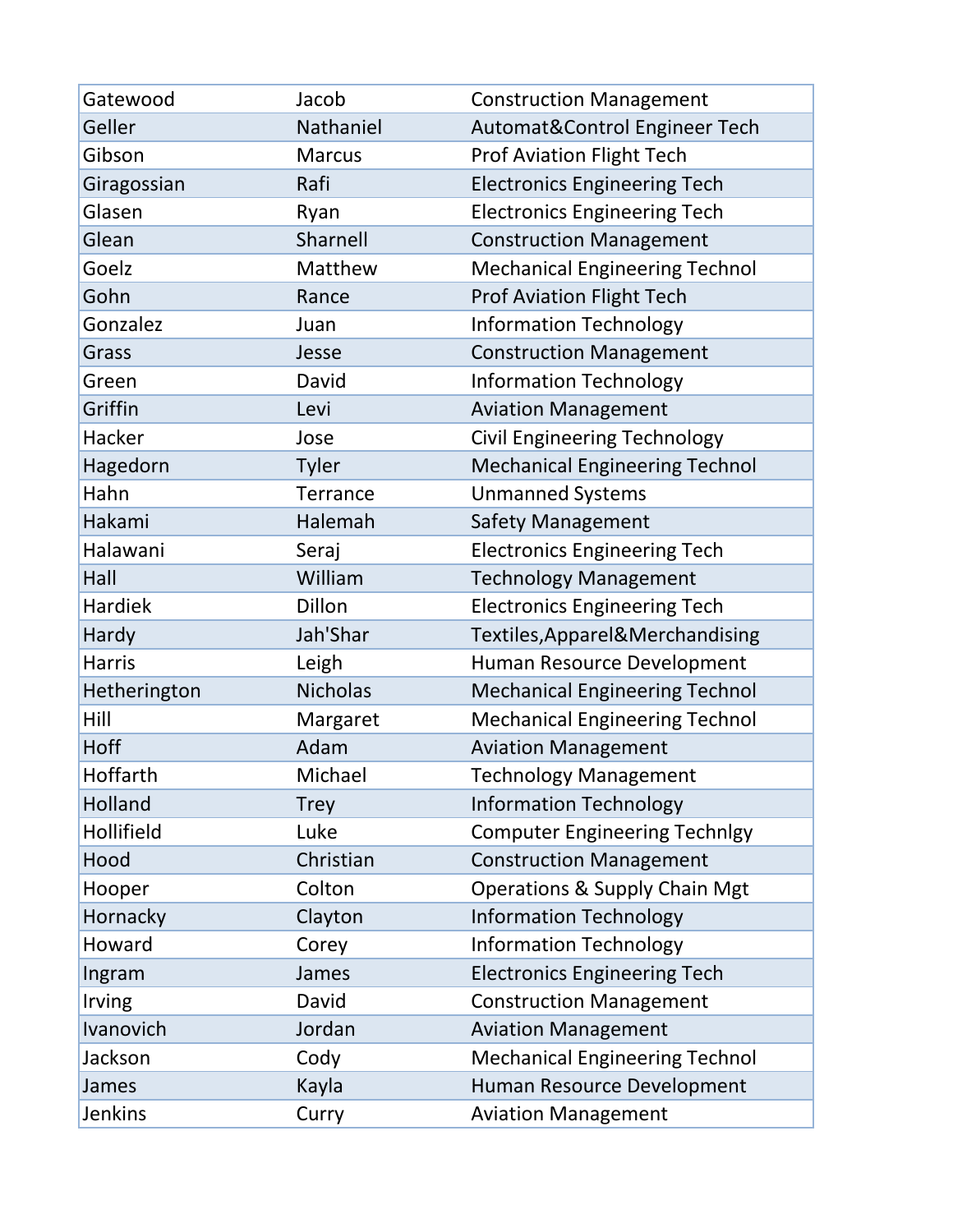| <b>Jiles</b>   | Michael        | <b>Computer Engineering Technlgy</b>  |
|----------------|----------------|---------------------------------------|
| Johnson        | Holly          | Human Resource Development            |
| Johnston       | Keegan         | <b>Automotive Engineering Tech</b>    |
| Joice          | Mollie         | Interior Architecture Design          |
| Jones          | Joyanne        | <b>Mechanical Engineering Technol</b> |
| Jones          | Zachary        | <b>Prof Aviation Flight Tech</b>      |
| Jordan         | Haley          | <b>Interior Architecture Design</b>   |
| Juarez         | Araceli        | Automat&Control Engineer Tech         |
| <b>Kaiser</b>  | Koye           | <b>Civil Engineering Technology</b>   |
| Kaptur         | Timothy        | <b>Aviation Management</b>            |
| <b>Kerrick</b> | <b>Travis</b>  | <b>Construction Management</b>        |
| Ketcham        | Cassandra      | <b>Prof Aviation Flight Tech</b>      |
| Ketcham        | Max            | <b>Electronics Engineering Tech</b>   |
| Kimmel         | Jason          | Safety Management                     |
| <b>King</b>    | Cory           | <b>Construction Management</b>        |
| <b>King</b>    | Luke           | <b>Electronics Engineering Tech</b>   |
| Kirby          | Parker         | <b>Mechanical Engineering Technol</b> |
| <b>Kist</b>    | Julia          | <b>Automotive Engineering Tech</b>    |
| <b>Knies</b>   | Sara           | Interior Architecture Design          |
| Kost           | Lydia          | <b>Prof Aviation Flight Tech</b>      |
| <b>Kruer</b>   | Michael        | <b>Prof Aviation Flight Tech</b>      |
| <b>Kruse</b>   | Dylan          | <b>Electronics Engineering Tech</b>   |
| <b>Kusiak</b>  | Elliot         | <b>Computer Engineering Technlgy</b>  |
| Landsman       | Alex           | <b>Construction Management</b>        |
| Larkey         | <b>Karissa</b> | <b>Aviation Management</b>            |
| Law            | Caleb          | <b>Manufacturing Engineering Tech</b> |
| Ledwig         | Daron          | <b>Construction Management</b>        |
| Lee            | Jin-A          | Textiles, Apparel & Merchandising     |
| Lee            | Jingyu         | Packaging Engineering Tech            |
| Lee            | Jordan         | <b>Mechanical Engineering Technol</b> |
| Leu            | Emma           | Human Resource Development            |
| Ley            | Rachel         | <b>Interior Architecture Design</b>   |
| Little         | Keralynn       | Textiles, Apparel& Merchandising      |
| Lonsberry      | Samuel         | <b>Automotive Engineering Tech</b>    |
| Lopez          | Jonathan       | <b>Construction Management</b>        |
| Louden         | Lucas          | <b>Prof Aviation Flight Tech</b>      |
| Lovett         | Michael        | <b>Electronics Engineering Tech</b>   |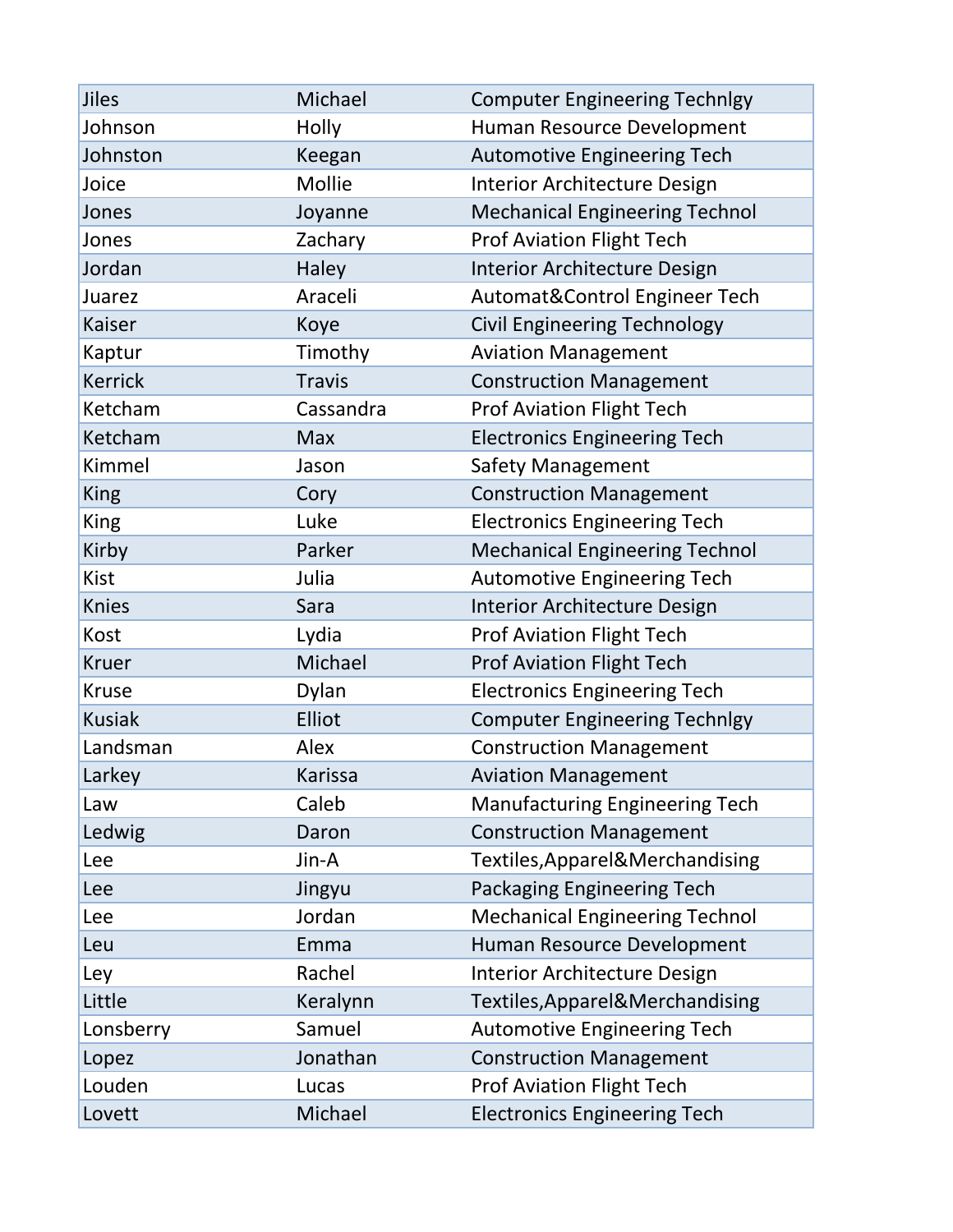| MacLaren          | Mark        | <b>Information Technology</b>         |
|-------------------|-------------|---------------------------------------|
| MacLaren          | Matthew     | Automat&Control Engineer Tech         |
| Mangin            | Jacob       | <b>Mechanical Engineering Technol</b> |
| Manke             | Carson      | Packaging Engineering Tech            |
| March             | Stephen     | <b>Mechanical Engineering Technol</b> |
| Marker            | Joshua      | <b>Information Technology</b>         |
| Marshall          | Jason       | <b>Aviation Management</b>            |
| Marshall          | Robert      | <b>Aviation Management</b>            |
| Martin            | Jeremy      | <b>Computer Engineering Technlgy</b>  |
| Masoud            | Ghufran     | <b>Information Technology</b>         |
| McClinton         | Kristin     | <b>Computer Engineering Technlgy</b>  |
| <b>McDevitt</b>   | Stephen     | <b>Mechanical Engineering Technol</b> |
| <b>McGoldrick</b> | Christopher | <b>Construction Management</b>        |
| <b>McKee</b>      | Clinton     | <b>Construction Management</b>        |
| McNabb            | Sean        | <b>Information Technology</b>         |
| <b>Meese</b>      | Collin      | <b>Construction Management</b>        |
| Mercer            | Kayla       | Human Resource Development            |
| <b>Metallic</b>   | Adam        | <b>Construction Management</b>        |
| Michelfelder      | Julie       | <b>Adult &amp; Career Education</b>   |
| Middleton         | Steven      | <b>Aviation Management</b>            |
| Might             | Meredith    | <b>Technology Management</b>          |
| Miller            | Ari         | <b>Construction Management</b>        |
| <b>Mills</b>      | Taylor      | <b>Interior Architecture Design</b>   |
| Modesitt          | Garrett     | Packaging Engineering Tech            |
| Mohamed           | Deena       | <b>Aviation Management</b>            |
| Mondy             | Stephen     | <b>Mechanical Engineering Technol</b> |
| Moody             | Garrett     | <b>Mechanical Engineering Technol</b> |
| Morgan            | Cole        | <b>Technology Management</b>          |
| Morin             | Jordan      | <b>Safety Management</b>              |
| <b>Morris</b>     | Destiny     | Textiles, Apparel& Merchandising      |
| Murphy            | Julie       | Human Resource Development            |
| <b>Myers</b>      | James       | <b>Computer Engineering Technlgy</b>  |
| <b>Myers</b>      | Justin      | <b>Safety Management</b>              |
| <b>Nackers</b>    | Michael     | <b>Automotive Engineering Tech</b>    |
| Namgung           | Innjae      | <b>Mechanical Engineering Technol</b> |
| Nepote            | Domenic     | Automat&Control Engineer Tech         |
| Neumann           | Jaymz       | <b>Architectural Engineering Tech</b> |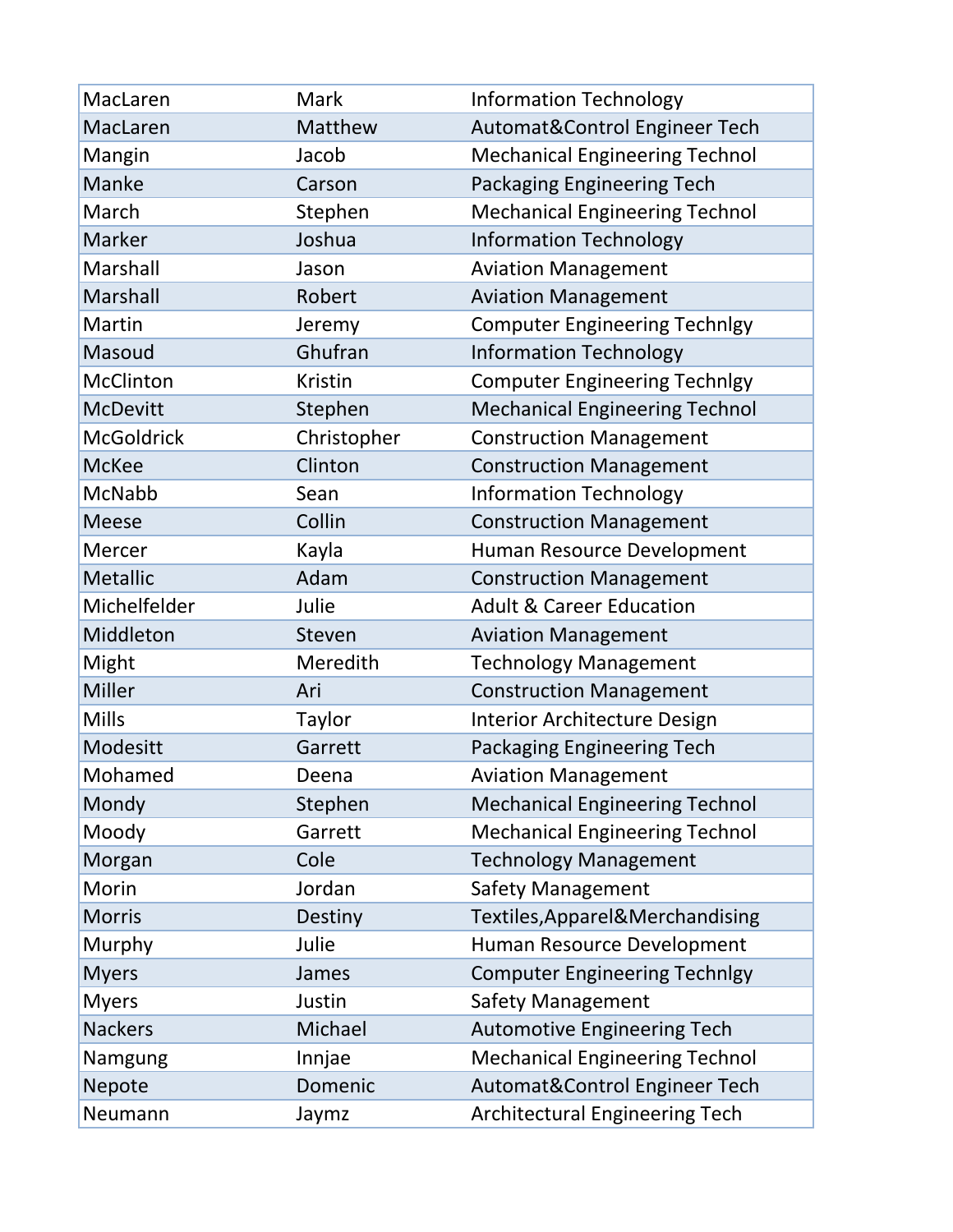| <b>Nichols</b> | Philip          | <b>Prof Aviation Flight Tech</b>      |
|----------------|-----------------|---------------------------------------|
| Nobbe          | Elizabeth       | Textiles, Apparel& Merchandising      |
| <b>Norris</b>  | Garth           | <b>Information Technology</b>         |
| Nover          | Adam            | <b>Information Technology</b>         |
| <b>Nutt</b>    | Michael         | <b>Construction Management</b>        |
| Nywening       | Adam            | <b>Aviation Management</b>            |
| Olinger        | <b>Nicole</b>   | Human Resource Development            |
| Olson          | Kamrie          | <b>Interior Architecture Design</b>   |
| Orf            | Madeline        | Packaging Engineering Tech            |
| Pannell        | Timothy         | <b>Prof Aviation Flight Tech</b>      |
| Parker         | Joshua          | Technology                            |
| Patterson      | Alexandra       | Human Resource Development            |
| Patz           | Ryan            | <b>Electronics Engineering Tech</b>   |
| Paul           | Richard         | <b>Prof Aviation Flight Tech</b>      |
| Payne          | Adam            | <b>Prof Aviation Flight Tech</b>      |
| Pearson        | Kyler           | <b>Prof Aviation Flight Tech</b>      |
| Perry          | Logan           | <b>Information Technology</b>         |
| Peterson       | Garrett         | <b>Mechanical Engineering Technol</b> |
| Pfeifer        | <b>Nicholas</b> | <b>Safety Management</b>              |
| Piercefield    | Dylan           | <b>Civil Engineering Technology</b>   |
| Pierick        | <b>Bryan</b>    | <b>Aviation Management</b>            |
| Plank          | Alexander       | <b>Mechanical Engineering Technol</b> |
| Pletcher       | Jacob           | <b>Mechanical Engineering Technol</b> |
| Pollard        | Emily           | Human Resource Development            |
| Pollard        | Logan           | <b>Construction Management</b>        |
| Ponder         | <b>Brandi</b>   | <b>Safety Management</b>              |
| Poujol         | Diego           | <b>Computer Engineering Technlgy</b>  |
| Pounds         | Ellie           | <b>Adult &amp; Career Education</b>   |
| Prange         | Kevin           | <b>Construction Management</b>        |
| Pringle        | Reed            | <b>Aviation Management</b>            |
| Puckett        | <b>Nicole</b>   | Human Resource Development            |
| Quick          | Allison         | Textiles, Apparel & Merchandising     |
| Quraish        | Saeed           | <b>Electronics Engineering Tech</b>   |
| Rajab          | Mohammed        | <b>Engineering Technology</b>         |
| Reckerd        | Mallory         | <b>Aviation Management</b>            |
| Redman         | Kasey           | <b>Adult &amp; Career Education</b>   |
| Reidy          | Michael         | <b>Mechanical Engineering Technol</b> |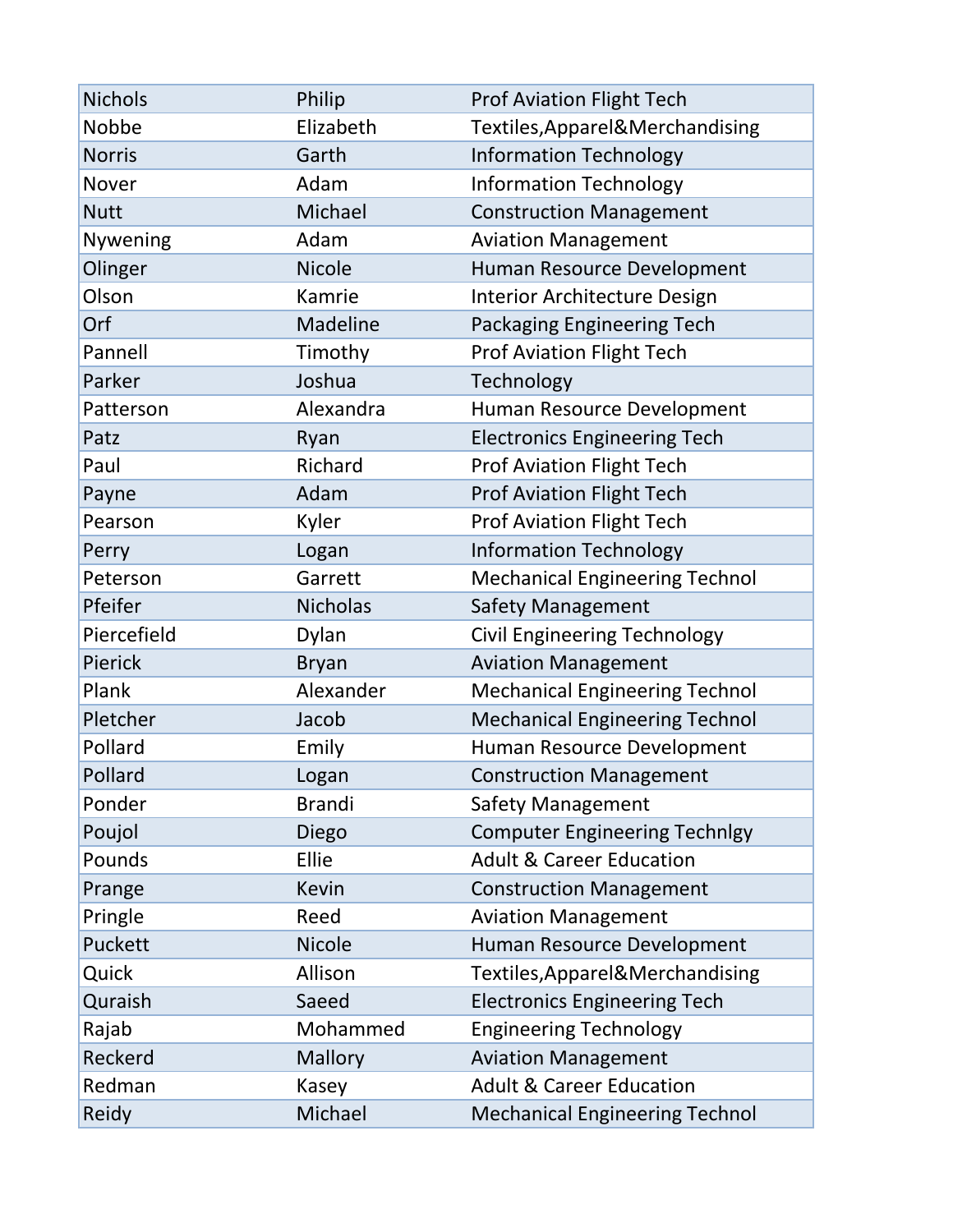| Reifsteck        | Devin           | <b>Aviation Management</b>            |
|------------------|-----------------|---------------------------------------|
| Reiter           | Austin          | <b>Aviation Management</b>            |
| Reth             | <b>Nicholas</b> | <b>Mechanical Engineering Technol</b> |
| <b>Rhodus</b>    | Allen           | <b>Aviation Management</b>            |
| Ripperger        | Samantha        | Textiles, Apparel& Merchandising      |
| <b>Roberts</b>   | <b>Blake</b>    | <b>Construction Management</b>        |
| Robinaugh        | Erika           | Textiles, Apparel& Merchandising      |
| Robinson         | Caleb           | <b>Mechanical Engineering Technol</b> |
| Rogutich         | Adam            | <b>Prof Aviation Flight Tech</b>      |
| <b>Ruddock</b>   | Rebecca         | Textiles, Apparel& Merchandising      |
| Russell          | Wesley          | <b>Aviation Management</b>            |
| Ryadovaya        | Natalia         | <b>Engineering Technology</b>         |
| Salinetro        | Adam            | <b>Mechanical Engineering Technol</b> |
| <b>Sanders</b>   | Heidi           | <b>Mechanical Engineering Technol</b> |
| Schafer          | <b>Nicholas</b> | <b>Mechanical Engineering Technol</b> |
| Schalburg        | Jesse           | <b>Automotive Engineering Tech</b>    |
| <b>Schelling</b> | Mark            | <b>Prof Aviation Flight Tech</b>      |
| Schenewerk       | Andrew          | <b>Mechanical Engineering Technol</b> |
| Schoenle         | John            | <b>Aviation Management</b>            |
| Schoettmer       | Meghann         | <b>Construction Management</b>        |
| Schunk           | Josiah          | Automat&Control Engineer Tech         |
| Schwent          | Kaitlin         | <b>Interior Architecture Design</b>   |
| Schwoeppe        | Phillip         | <b>Automotive Engineering Tech</b>    |
| Scott            | Jonathan        | <b>Mechanical Engineering Technol</b> |
| Scott            | Justin          | <b>Prof Aviation Flight Tech</b>      |
| Scott            | <b>Nicholas</b> | <b>Unmanned Systems</b>               |
| Secrest          | Max             | <b>Construction Management</b>        |
| Sheikh           | Rayyan          | <b>Prof Aviation Flight Tech</b>      |
| Sherwood         | Allison         | Packaging Engineering Tech            |
| Shipman          | Tanner          | <b>Prof Aviation Flight Tech</b>      |
| Sigler           | Kaylynn         | <b>Aviation Management</b>            |
| <b>Silcox</b>    | Claire          | Textiles, Apparel & Merchandising     |
| Sisson           | Samuel          | Packaging Engineering Tech            |
| Smith            | <b>Brian</b>    | <b>Engineering Technology</b>         |
| Smith            | Haley           | <b>Interior Architecture Design</b>   |
| Smith            | Kassandra       | <b>Mechanical Engineering Technol</b> |
| Smith            | Richard         | <b>Aviation Management</b>            |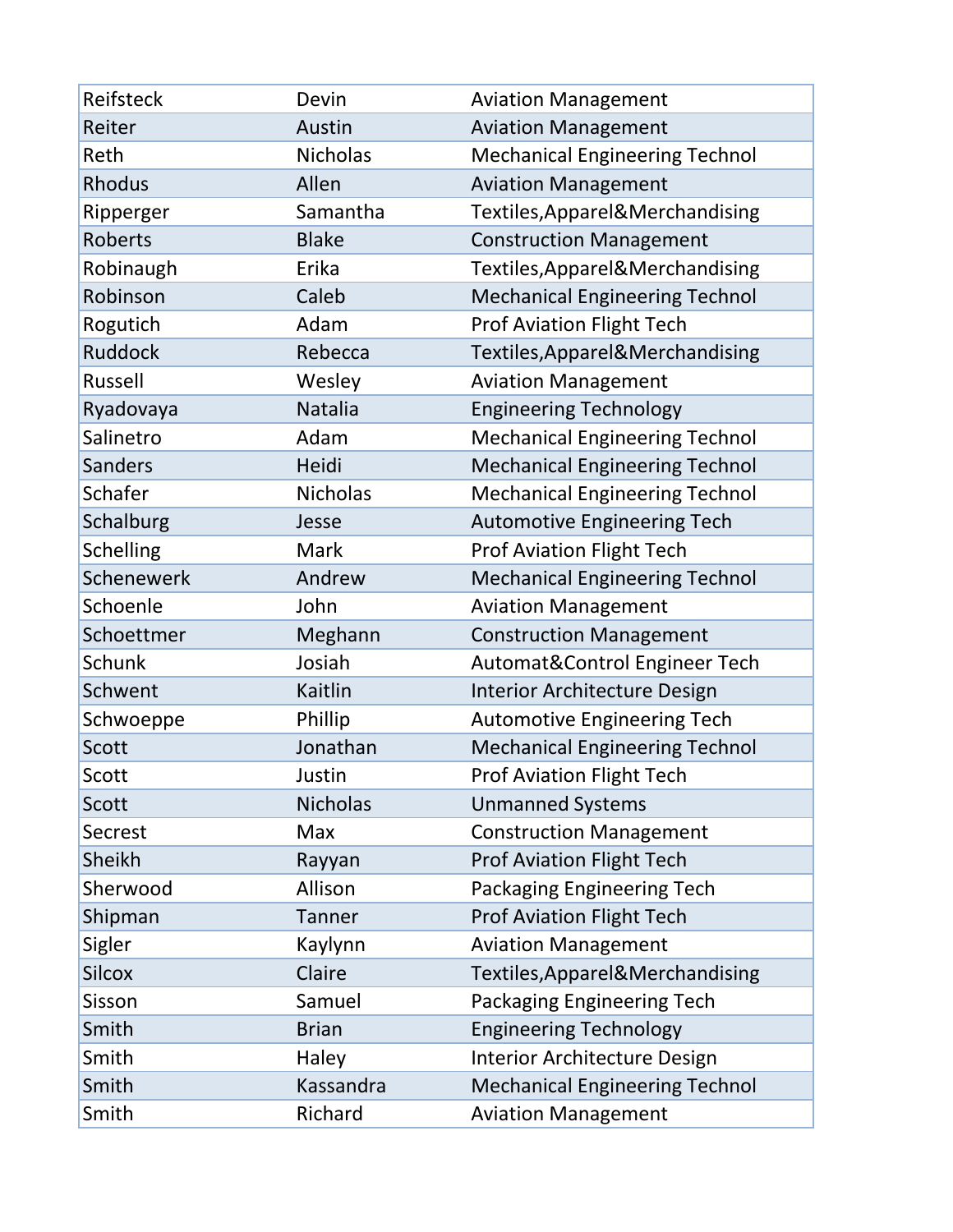| Smith            | <b>Stacia</b>   | <b>Prof Aviation Flight Tech</b>      |
|------------------|-----------------|---------------------------------------|
| Smith            | Zephaniah       | <b>Civil Engineering Technology</b>   |
| Smith            | Matthew         | <b>Adult &amp; Career Education</b>   |
| Smith            | Sabrina         | <b>Adult &amp; Career Education</b>   |
| <b>Smock</b>     | Jedidiah        | <b>Mechanical Engineering Technol</b> |
| Snyder           | <b>Brandon</b>  | <b>Prof Aviation Flight Tech</b>      |
| Sobih            | Mohammad        | <b>Electronics Engineering Tech</b>   |
| Solano           | Jessenia        | Textiles, Apparel& Merchandising      |
| Song             | Zhongze         | <b>Computer Engineering Technlgy</b>  |
| Spahn            | Matthew         | <b>Computer Engineering Technlgy</b>  |
| Spencer          | <b>Tristin</b>  | <b>Electronics Engineering Tech</b>   |
| Stephenson       | Kyle            | <b>Civil Engineering Technology</b>   |
| Stinson          | Amber           | Interior Architecture Design          |
| Stone            | Christopher     | <b>Prof Aviation Flight Tech</b>      |
| Stuttle          | Cameron         | <b>Prof Aviation Flight Tech</b>      |
| <b>Theriault</b> | Holden          | <b>Information Technology</b>         |
| Thom             | Annette         | <b>Adult &amp; Career Education</b>   |
| <b>Thomas</b>    | Joseph          | <b>Safety Management</b>              |
| Thompson         | <b>Brian</b>    | Packaging Engineering Tech            |
| Thompson         | Steven          | <b>Civil Engineering Technology</b>   |
| Thurman          | Isaiah          | <b>Aviation Management</b>            |
| Thurman          | Jameer          | <b>Civil Engineering Technology</b>   |
| Timmerman        | Seth            | <b>Aviation Management</b>            |
| Todd             | Jacob           | <b>Mechanical Engineering Technol</b> |
| Todd             | Jessica         | Human Resource Development            |
| Toomer           | Jennifer        | Human Resource Development            |
| Trexler          | <b>Nicholas</b> | <b>Electronics Engineering Tech</b>   |
| Udhayanesan      | Jebri           | <b>Information Technology</b>         |
| Van Houten       | <b>Nicholas</b> | <b>Unmanned Systems</b>               |
| Van Liew         | Jessica         | Interior Architecture Design          |
| Vanderipe        | Stephen         | Human Resource Development            |
| Varble           | Kara            | Human Resource Development            |
| Vauters          | Rylie           | Interior Architecture Design          |
| Velazquez        | Andres          | <b>Mechanical Engineering Technol</b> |
| Vertelney        | Benjamin        | <b>Prof Aviation Flight Tech</b>      |
| <b>Vicars</b>    | Jedidiah        | Technology&Engineering Educ           |
| Vogel            | Allison         | Human Resource Development            |